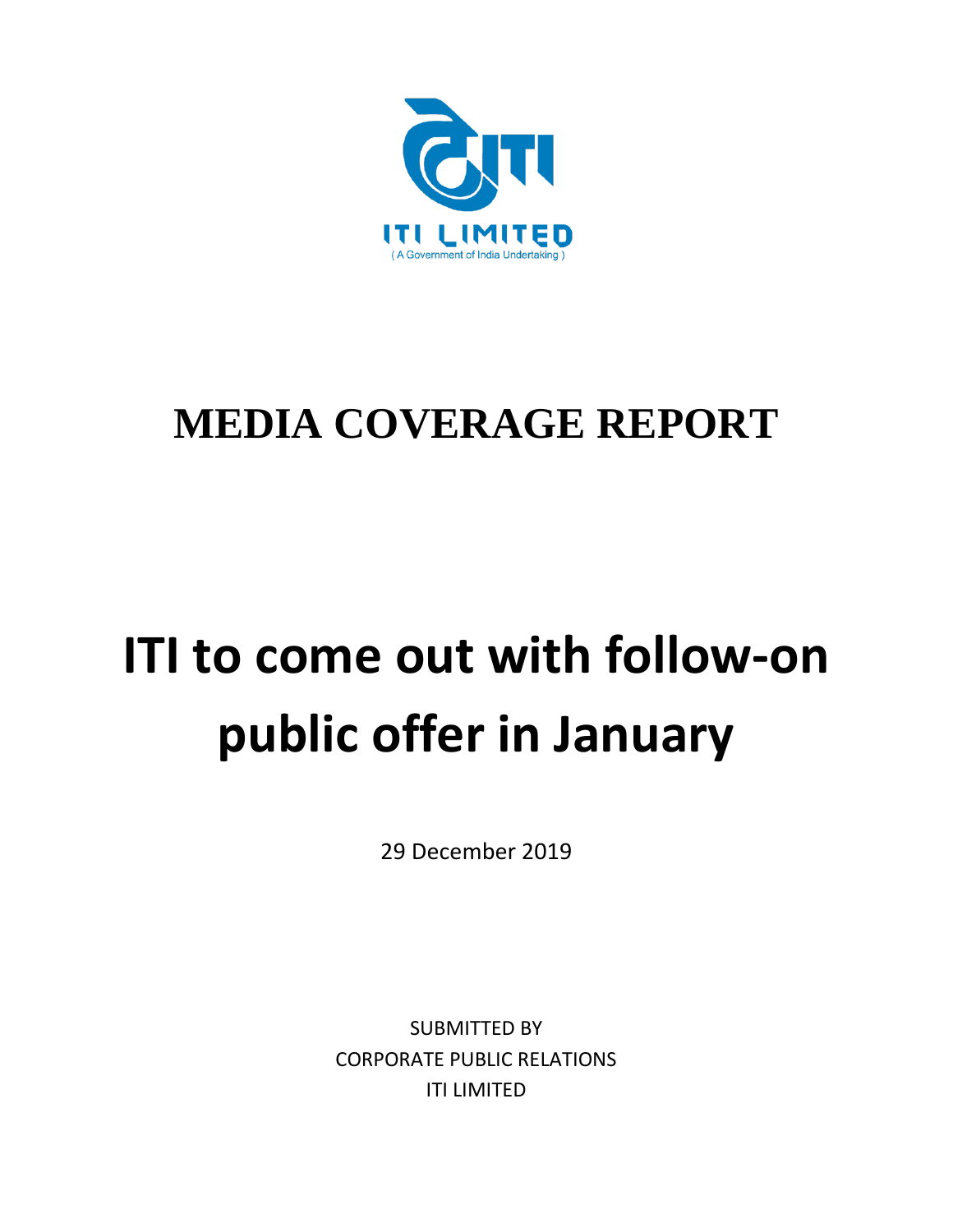| Published Date:   29 Dec 2019 |              | Publication: | The Hindu [New Delhi ] |
|-------------------------------|--------------|--------------|------------------------|
| Journalist:                   | Mini Tejaswi | Page No:     | 13                     |
| MAV/CCM:                      | 96,928/46    | Circulation: | 136.562                |

## ITI to come out with follow-on public offer in January

Public sector unit aims to raise about ₹1.600 core

#### **MINI TEJASWI BENGALURU**

Public sector ITI Ltd. is scheduled to float a follow-on public offer (FPO) to list an additional 18 crore equity shares in the third or fourth week of January.

Rakesh Mohan Agarwal, CMD, ITI, told The Hindu the public offer, to raise about ₹1,600-crore, will most likely open on January 20 and close on January 25 subject to board decision.

ITI has an order book worth ₹22,000 crore to be executed over three years. It has been a listed since the mid-90s. The Centre holds 89.7% stake in ITI with the Government of Karnataka holding 3%.

According to Securities and Exchange Board of India (SEBI) regulations, a listed company should have a minimum public shareholding of 25%. Post FPO, the go-



Rakesh Mohan Agarwal

vernment holding will come down to below 75%. QIIs (qualified institutional investors) will hold 15% and high networth individuals (HNIs) and general public 10%.

Mr. Agarwal said the topmost priority of the company was to turn cash rich. It had turned profitable a few years ago. "We had hit the ground and now on, we can only fly high," he said.

After making losses for 14 years, the company, which

was once the sole telecom equipment provider for the country, made a profit of ₹27 crore in 2017-18. A year later, it posted ₹1,870 crore turnover and a profit of ₹110 crore.

Mr. Agarwal said the ITI had changed its business model. Traditionally, the PSU was giving out telecom and defence projects it received to third party integrators and deployment partners and earned a certain margin. "We have realised this approach was hurting us financially and therefore we adopted a strategic shift in doing projects. As a result, currently, we are installing, implementing and maintaining all our projects by ourselves instead of giving it to third parties like L&T, Huawei and Ericsson and others. This is positively impacting our profitability and margins," he explained.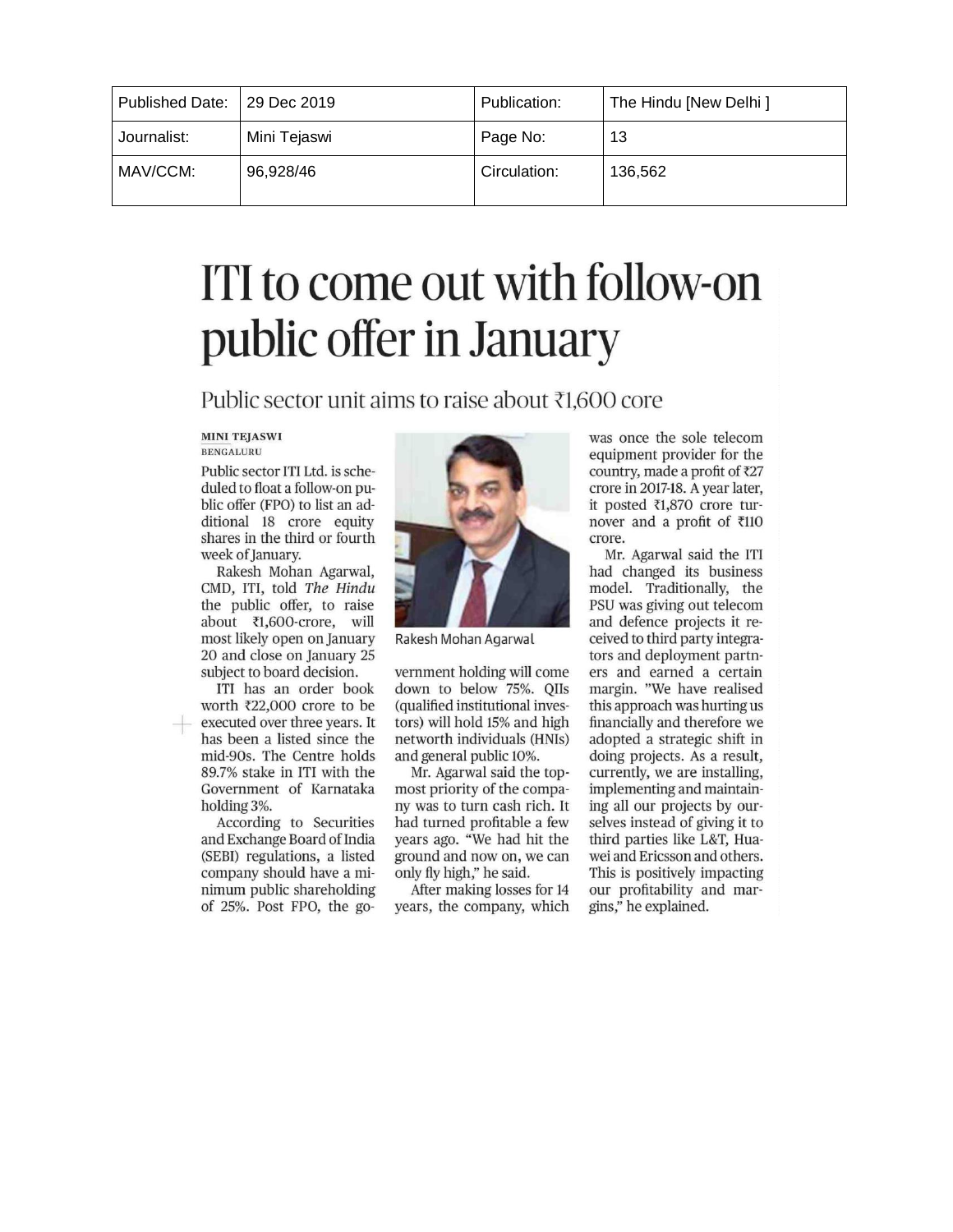| Published Date:   29 Dec 2019 |              | Publication: | The Hindu [Chennai] |
|-------------------------------|--------------|--------------|---------------------|
| Journalist:                   | Mini Tejaswi | Page No:     | 17                  |
| MAV/CCM:                      | 746,820/46   | Circulation: | 466.149             |

## ITI to come out with follow-on public offer in January

Public sector unit aims to raise about  $\bar{x}1.600$  core

#### **MINI TEJASWI BENGALURU**

Public sector ITI Ltd. is scheduled to float a follow-on public offer (FPO) to list an additional 18 crore equity shares in the third or fourth week of January.

Rakesh Mohan Agarwal, CMD, ITI, told The Hindu the public offer, to raise about ₹1,600-crore, will most likely open on January 20 and close on January 25 subject to board decision.

ITI has an order book worth ₹22,000 crore to be executed over three years. It has been a listed since the mid-90s. The Centre holds 89.7% stake in ITI with the Government of Karnataka holding 3%.

According to Securities and Exchange Board of India (SEBI) regulations, a listed company should have a minimum public shareholding of 25%. Post FPO, the go-



Rakesh Mohan Agarwal

vernment holding will come down to below 75%. QIIs (qualified institutional investors) will hold 15% and high networth individuals (HNIs) and general public 10%.

Mr. Agarwal said the topmost priority of the company was to turn cash rich. It had turned profitable a few years ago. "We had hit the ground and now on, we can only fly high," he said.

After making losses for 14 years, the company, which was once the sole telecom equipment provider for the country, made a profit of  $\bar{\tau}27$ crore in 2017-18. A year later, it posted ₹1,870 crore turnover and a profit of ₹110 crore.

Mr. Agarwal said the ITI had changed its business model. Traditionally, the PSU was giving out telecom and defence projects it received to third party integrators and deployment partners and earned a certain margin. "We have realised this approach was hurting us financially and therefore we adopted a strategic shift in doing projects. As a result, currently, we are installing, implementing and maintaining all our projects by ourselves instead of giving it to third parties like L&T, Huawei and Ericsson and others. This is positively impacting our profitability and margins," he explained.